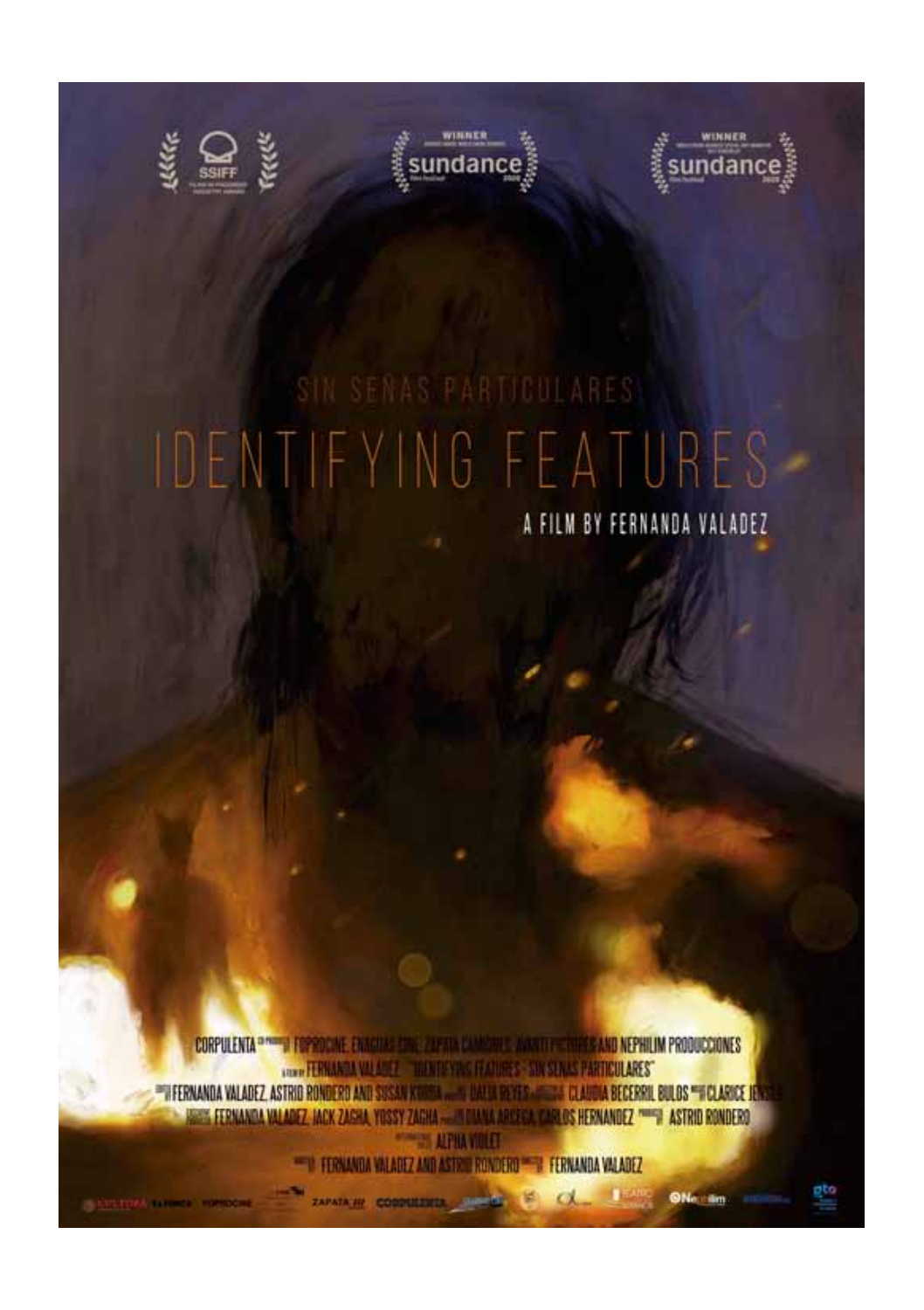IDENTIFYING FEATURES A film by Fernanda Valadez

> World Premiere SUNDANCE FILM FESTIVAL 2020 -World Dramatic Competition



## original title Sin Señas Particulares

Mexico, Spain - 2020 - 97 min - HD - 1:2.35 - 5.1 - Spanish



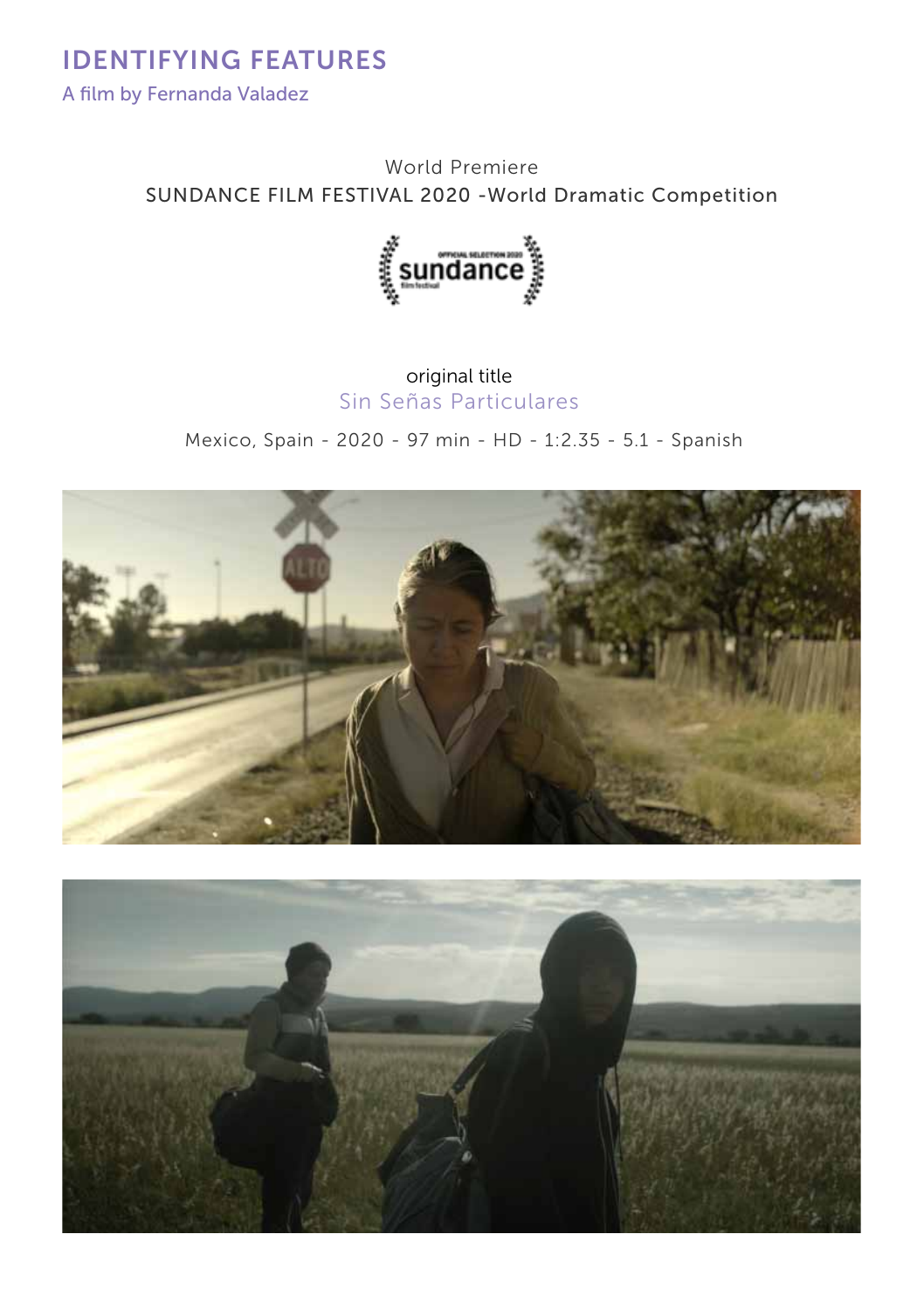A film by Fernanda Valadez



#### logline

Magdalena, a mother in search of her missing son, meets Miguel, recently deported from the US and looking for his mother. Together, they make their way through the desolate and unforgiving militia-ridden landscapes south of the border.

#### synopsis

Magdalena sets out on a journey in search of her son, who disappeared en route to the US border. Travelling through the desolate towns and landscapes of today's Mexico she meets Miguel, a young man recently deported from the United States who is making his way home. The two accompany one another: Magdalena looking for her son, and Miguel eager to see his mother again in a territory where victims and aggressors ramble together.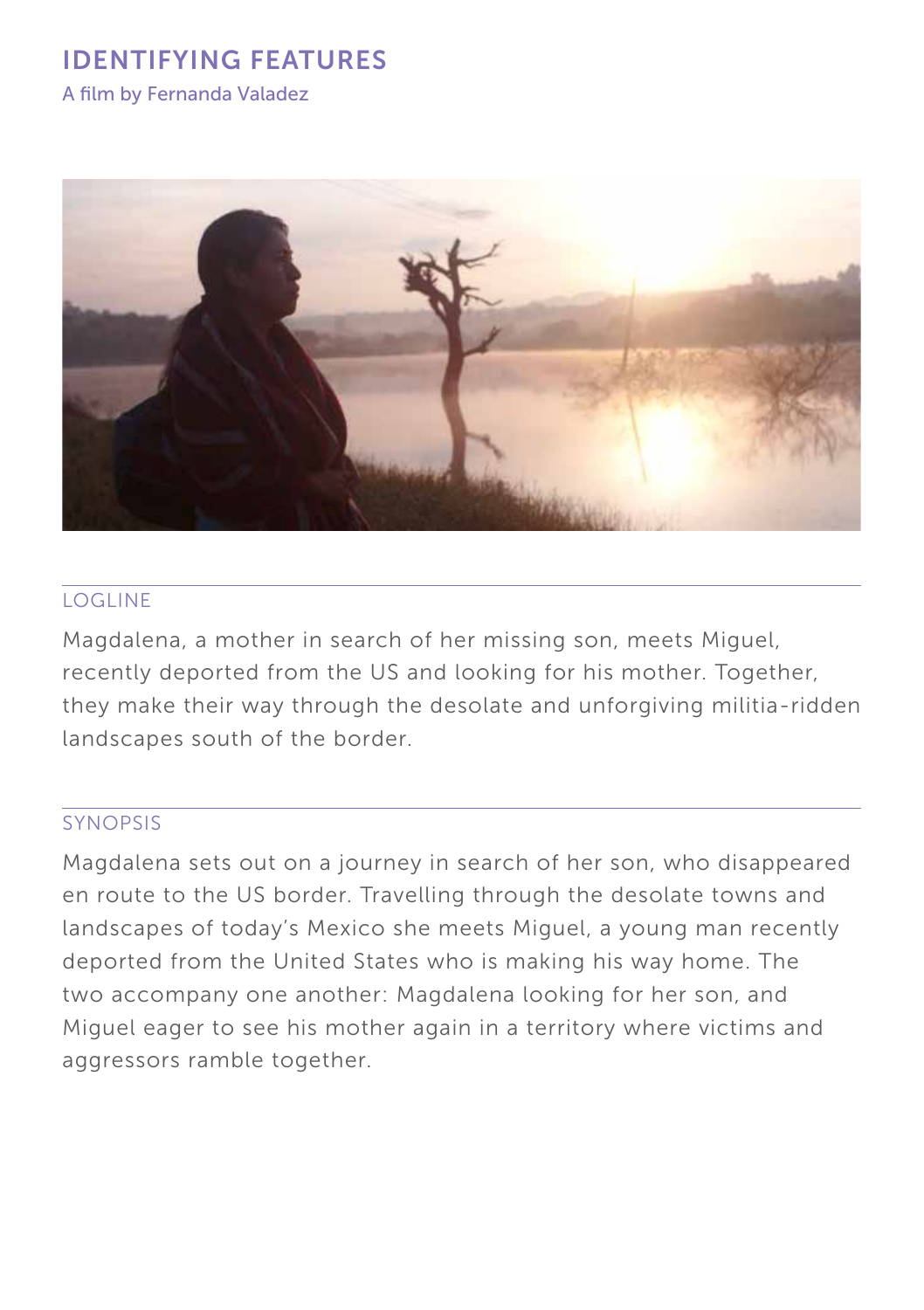## A film by Fernanda Valadez



## **CAST**

| Magdalena | Mercedes Hernández  |
|-----------|---------------------|
| Miguel    | David Illescas      |
| Jesús     | Juan Jesús Varela   |
| Olivia    | Ana Laura Rodríguez |
| Chuya     | Laura Elena Ibarra  |
| Pedro     | Xicoténcatl Ulloa   |

## **CREW**

| Director        | Fernanda Valadez                 |                                                           |
|-----------------|----------------------------------|-----------------------------------------------------------|
| Producers       |                                  | Astrid Rondero, Fernanda Valadez, Jack Zagha, Yossy Zagha |
| Script          | Fernanda Valadez, Astrid Rondero |                                                           |
| Cinematography  |                                  | Claudia Becerril                                          |
| Art director    |                                  | Dalia Reyes                                               |
| Editing         |                                  | Fernanda Valadez, Astrid Rondero, Susan Korda             |
| Sound recordist |                                  | Misael Hernández                                          |
| Sound Design    |                                  | Omar Juárez                                               |
| Original music  |                                  | Clarice Jensen                                            |

PRODUCTION COMPANIES: CORPULENTA/ FOPROCINE/ AVANTI PICTURES/ ENAGUAS CINE/NEPHILIM PRODUCCIONES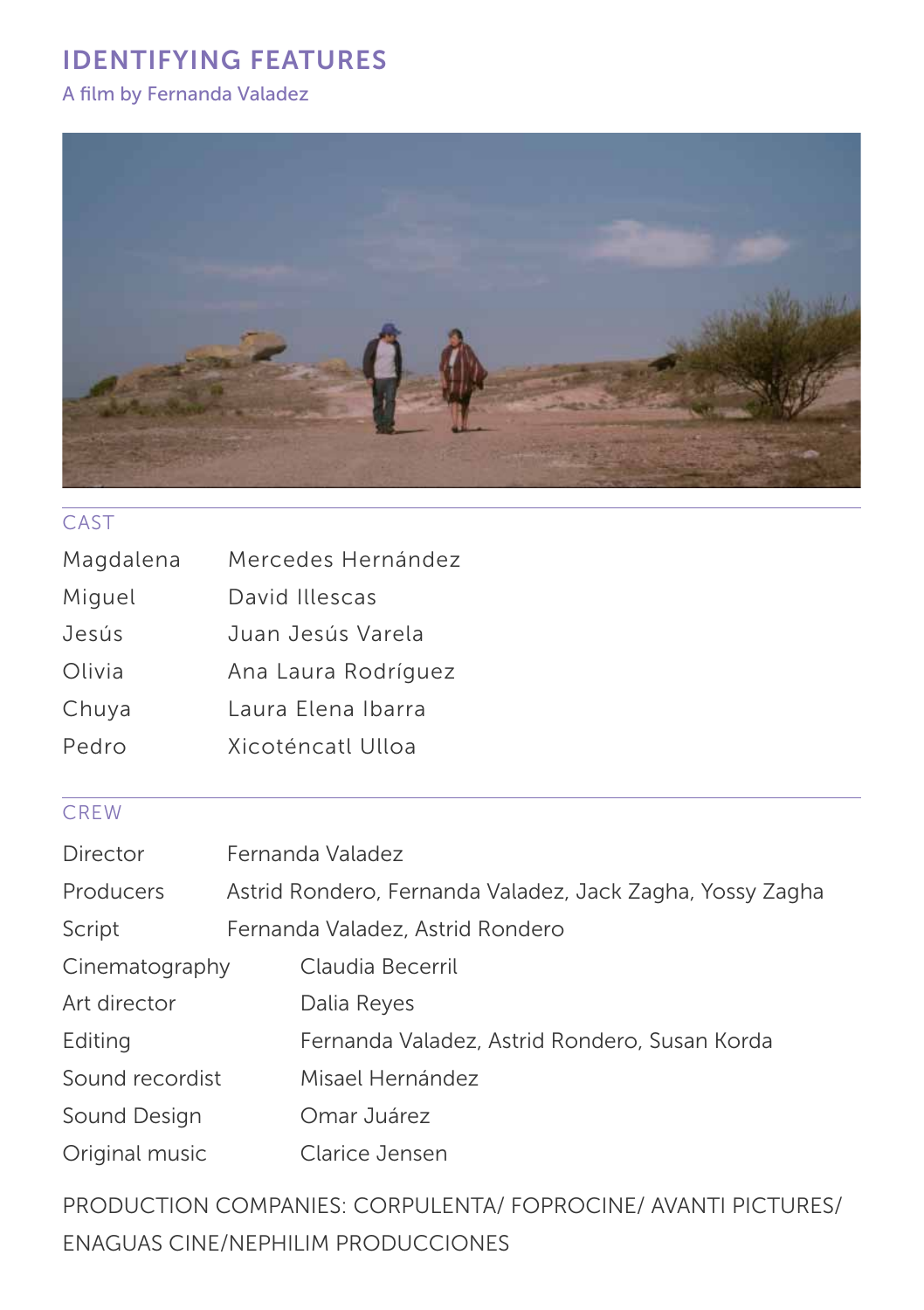A film by Fernanda Valadez





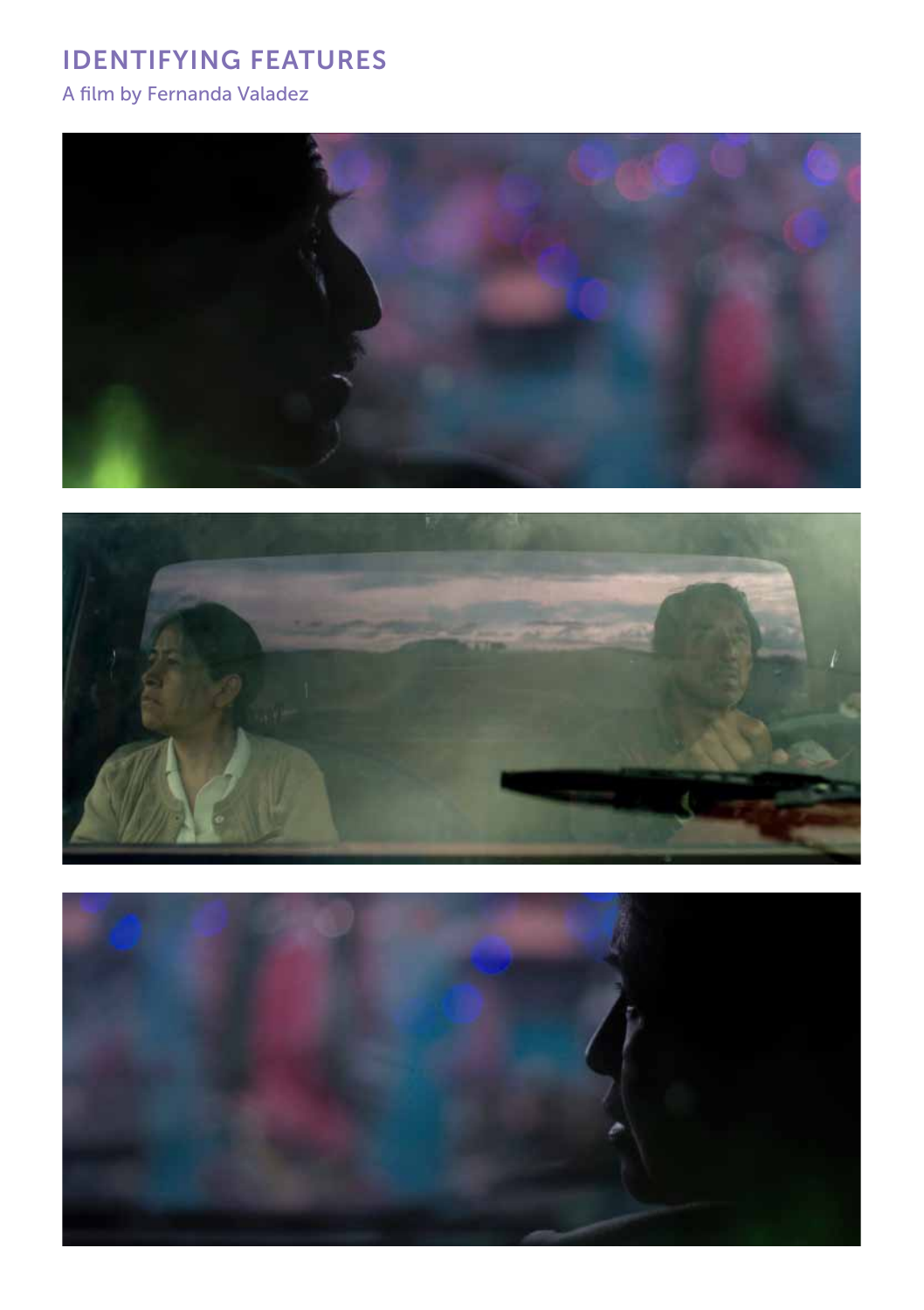A film by Fernanda Valadez



#### Director's BIOGRAPHY

Fernanda Valadez. Director and producer, Guanajuato, Mexico, 1981.

Graduate of Centro de Capacitación Cinematográfica (CCC). Her first short film "De este mundo", received the best short film award at the Guanajuato Film Festival. It was considered the best Mexican short of the year by the Mexican Chamber of Film Industry.

Her graduation short film, "400 bags", was selected for the Editing Studio of the Berlinale Talents and received different awards around the world. It was also nominated as Best Short by the Mexican Academy of Cinematic Arts (Ariel) in 2015 and was a finalist of the Student Academy Awards in that same year.

The script of her first feature "Sin señas particulares" was written with the grant Young Artists of the Mexican Fund for the Arts (FONCA). The project later received funds from FOPROCINE (Mexican Fund for the Production of Quality Cinema) and recently post production funds from EFICINE. The film received the work in progress award of the San Sebastián Film Festival.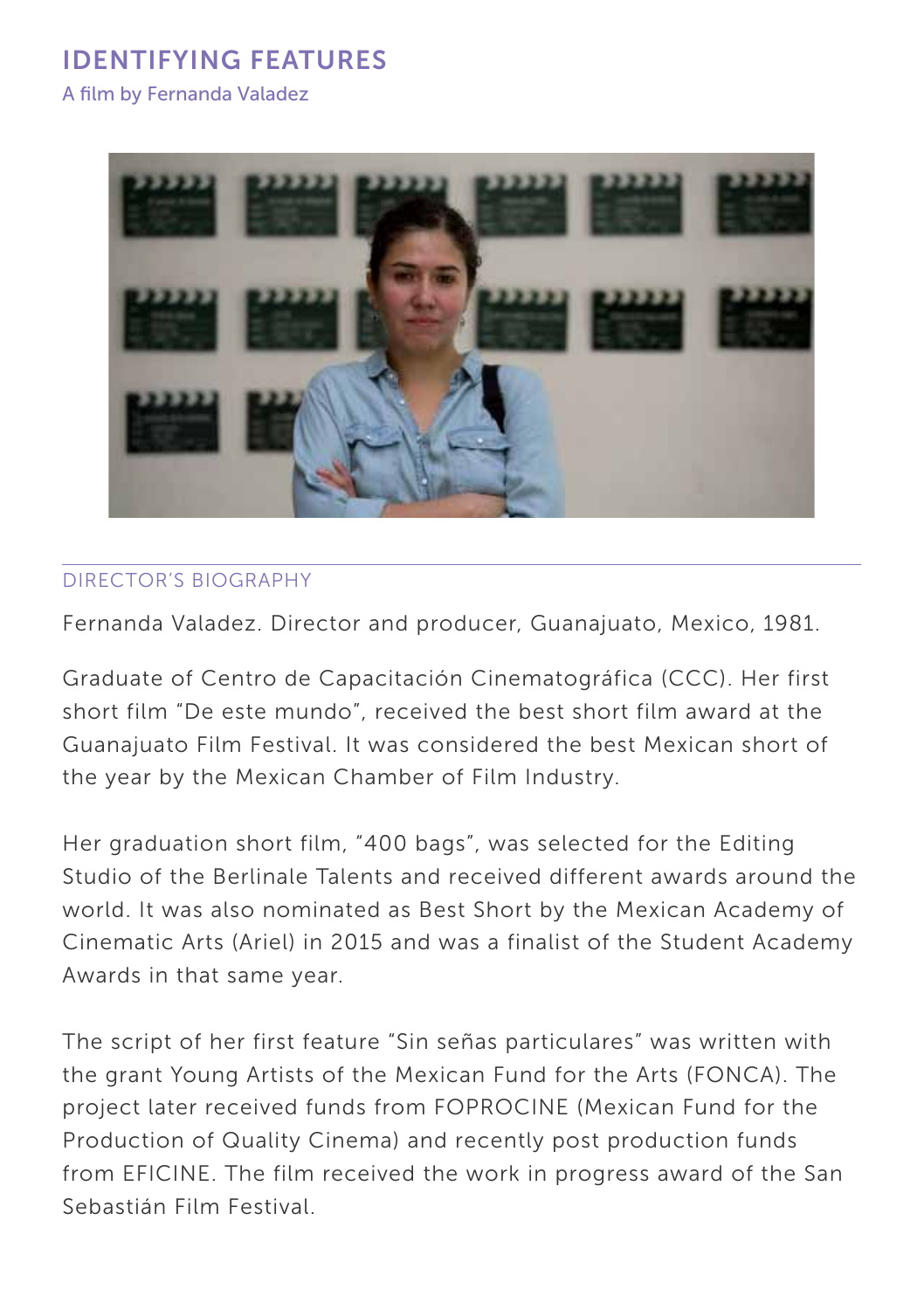In 2018 Fernanda received a script writing grant from FONCA, with which she is writing her next feature, "Rambler".

Fernanda is founding partner of the production companies ENAGUAS CINE and CORPULENTA with which she has produced the films "Plastic" (by Ricardo Soto, 2015, developed in Locarno's filmmakers Academy) and "The darkest days of us" (by Astrid Rondero, 2017, supported by Tribeca's Latin America Fund and Berlinale Talents Script Station, Nominated as best first feature and best actress by the Mexican Academy of Cinematic Arts 2019). She is also the producer of the documentary "Dear Ana", currently in post production, by renowned director Alejandra Sánchez.

## Director's note

"Identifying features" tells the story of Magdalena, a woman making a journey to find her son, gone missing on his way to the border with the US. This film is an exploration of the the horrors and contradictions of today's Mexico, of a whirlwind of violence that doesn't seem to end, and of the unfortunate path of the migrants. But it is also a story of resistance, of our capacity to give meaning to a fractured existence, even if the meaning is endurance itself.

"Identifying features" is my first feature film as a director. It represents a long journey that began around 2012. Back then, we began to receive news that expressed a deep social and humanitarian crisis in Mexico: disappearance and killings of activists and journalists; massive violence against migrants, women and minorities; emergence of dozens of clandestine mass graves; increasing numbers of internally displaced people; populated settlements changing into ghost towns. The perception of my surroundings changed irreversibly, and after shaking off the confort of Mexico City, where I've been living for over 15 years, I went back to my hometown, where violence has flourished.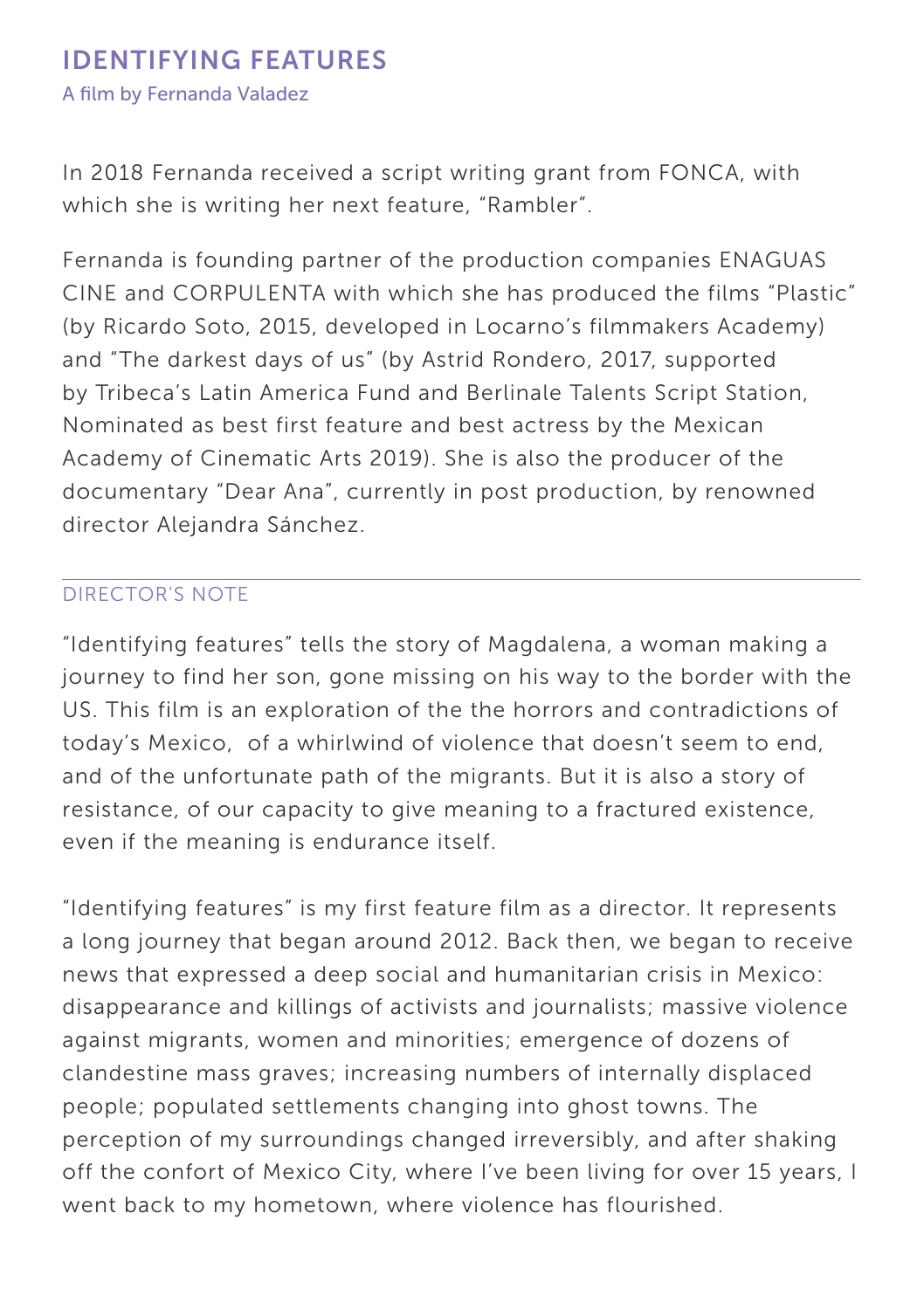A film by Fernanda Valadez

I found the story I wanted to tell in the travelers and immigrants vanishing by the day, and in the families that look for them in the mass graves where corpses appear by the hundreds. I also found that fiction was the tool I needed to recover those voices and translate them into a group of characters and their journeys, journeys that might seem like a descent to hell.

I tried to structure "Identifying features" as a road movie, more lyrical than naturalistic, looking for the sensation of a thriller. I figured this mixture of elements would help me express a human phenomenon that left me without words. I wanted to open questions about the cycles of violence and about our capacity to transit the boundaries that divides victims and perpetrators, a thin border that lives within ourselves.

I don't yet know how much of what I wanted to tell communicates through the film. But I feel fortunate that I got to shoot it. I'm certain that when time passes, I will look back and find more mature stories that better portray this moment. I can only say that I felt a deep urge to tell this one now.

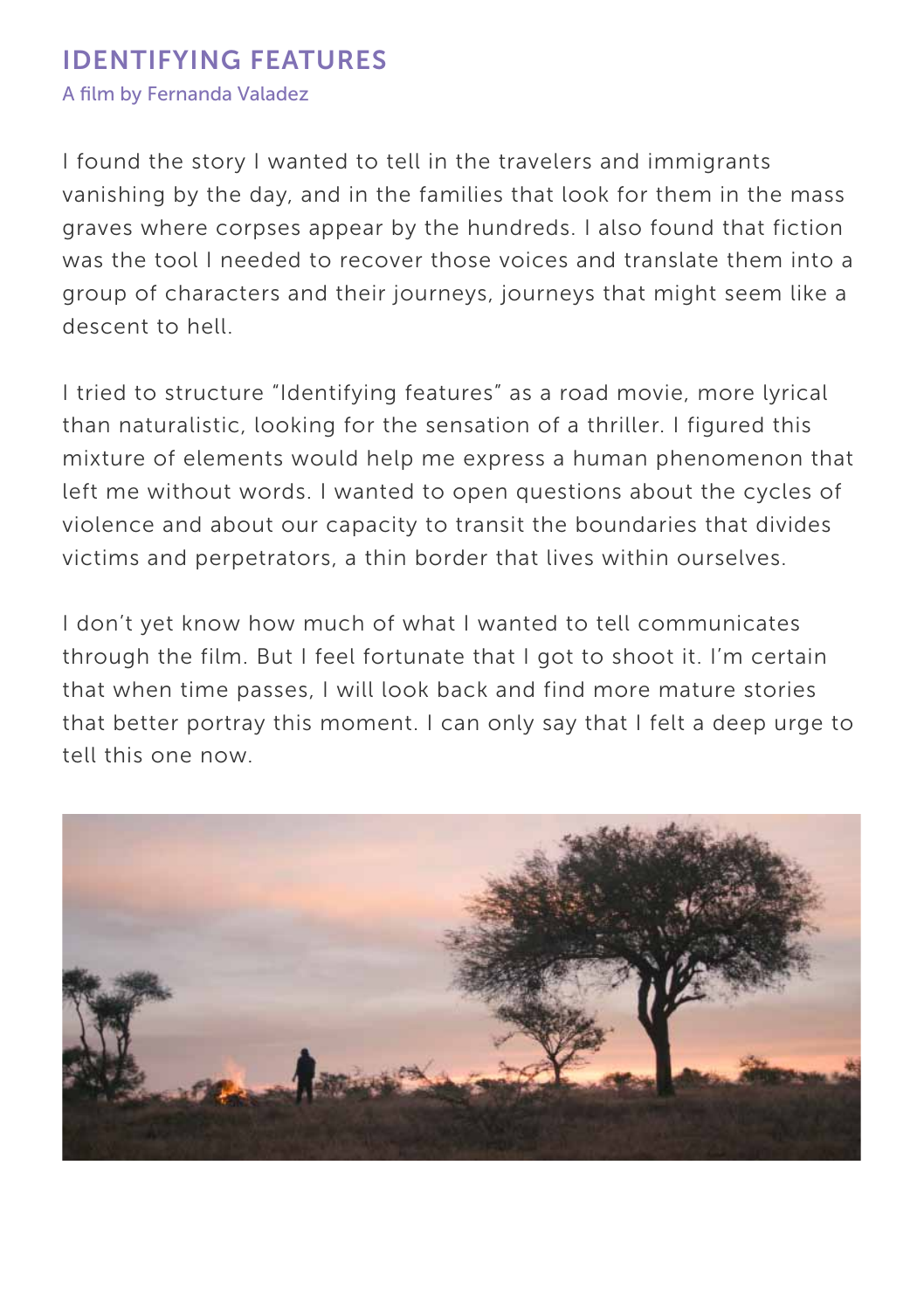A film by Fernanda Valadez



#### leading actress: MERCEDES HERNÁNDEZ

Respected Mexican Actress, producer and story teller. Mercedes Hernández has performed in more than 25 theater plays. She is also into performative story telling and has performed internationally . For this work she received a FONCA grant as a performer. Her first film credit as an actress was in Cannes' Certain Regard selected "THE VIOLIN" in 2005. Later, she went to participate with renown Mexican director Carlos Carrera's "Of Childhood" (2010). Among other films it stands out Jorge Pérez Solano "La Tirisia" for which she received a BEST SUPPORTING ACTRESS NOMINATION by the Mexican Academy of Arts and Sciences (Ariel) in 2015. In 2020 she will premiere her first Leading acting credit, under director Fernanda Valadez, in her debut film "Identifying Features" to be screened at Sundance 2020.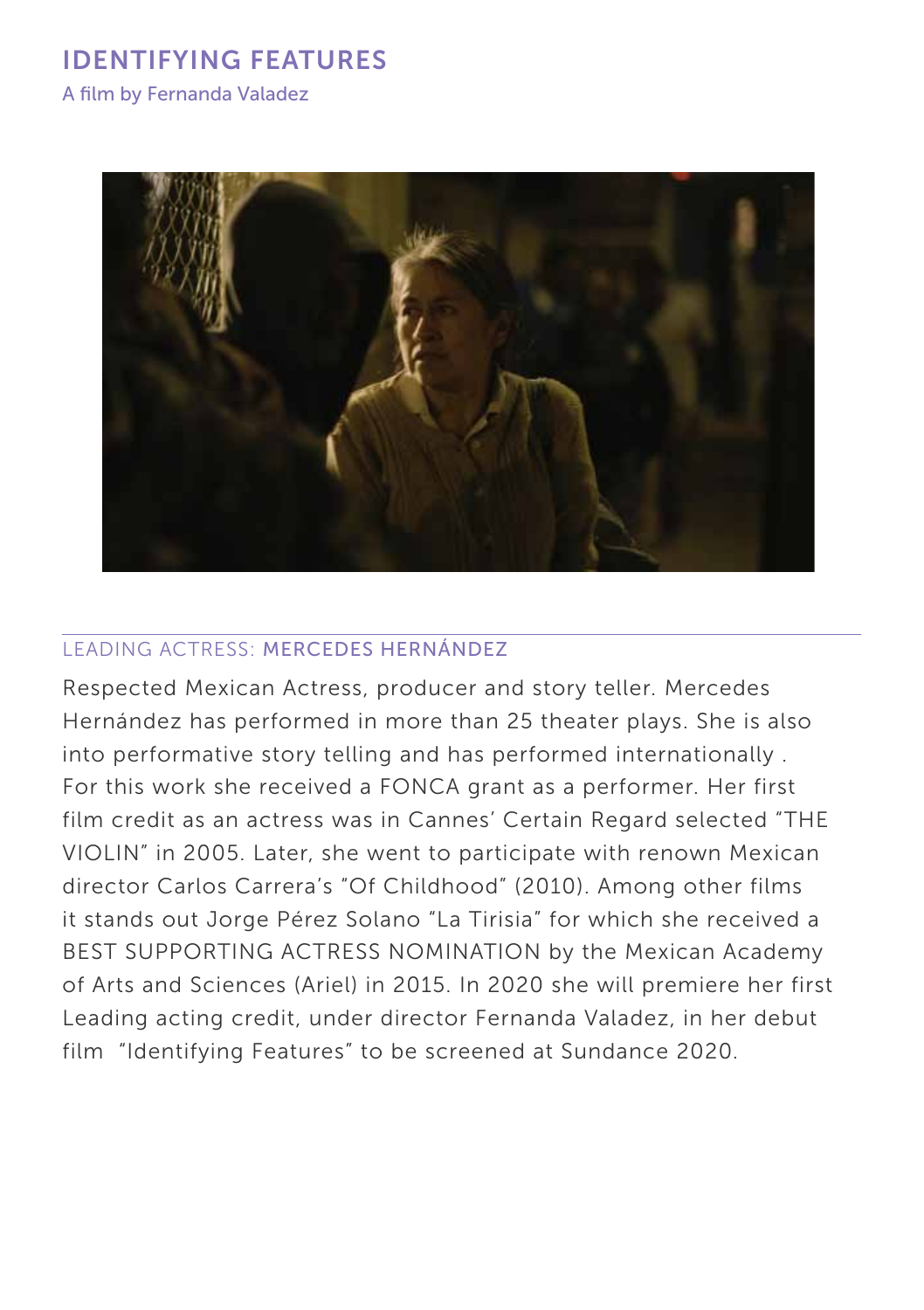#### A film by Fernanda Valadez

#### WRITER-PRODUCER: ASTRID RONDERO

Astrid Rondero has received grants and support from Tribeca Film Institute, Berlinale Talents (Script Station 2014, Editing Studio 2010), Women in Film Finishing Fund, Gabriel Figueroa Film Fund among others. Her first feature, THE DARKEST DAYS OF US, obtained 7 international awards as Best Feature in the US, France, Colombia, Santo Domingo and Mexico and was nominated as Best First Feature Film and Best Actress by the Mexican Academy of Arts and Sciences (Arieles 2019). Astrid is founding partner of the production companies ENAGUAS CINE and CORPULENTA.

She is the producer of Sin Señas Particulares (Identifying Features), directed by Fernanda Valadez, winner at San Sebastian Work in progress and to be premiered at SUNDANCE 2020. She is post producing an exciting Documentary Film "La Colonial" by young Mexican director David Buitron. She is currently financing her second feature, "Sujo". Her new film script was written with a Grant for Young Artists of the Mexican Fund for the Arts (FONCA 2019) and was invited to the Sundance Story Lab held in Morelia, Mexico, in October 2019.

#### CINEMATOGRAPHER: CLAUDA BECERRIL

Graduated with honors Cum Laude in the specialty of Cinematography at the CCC film school with the short films Primal Force (2017) and Oak Leaves (2016). She is the cinematographer of feature documentary films Bath of life (2016) and 45 days in Harbar ( 2018) , and feature films The silence is Welcome (2017) and Identifying features (2020) , selected in the 2020 SUNDANCE FILM FESTIVAL. She has been awarded by Pantalla de Cristal as best cinematographer 2017 for Dalia Reyes' "Bath of Life".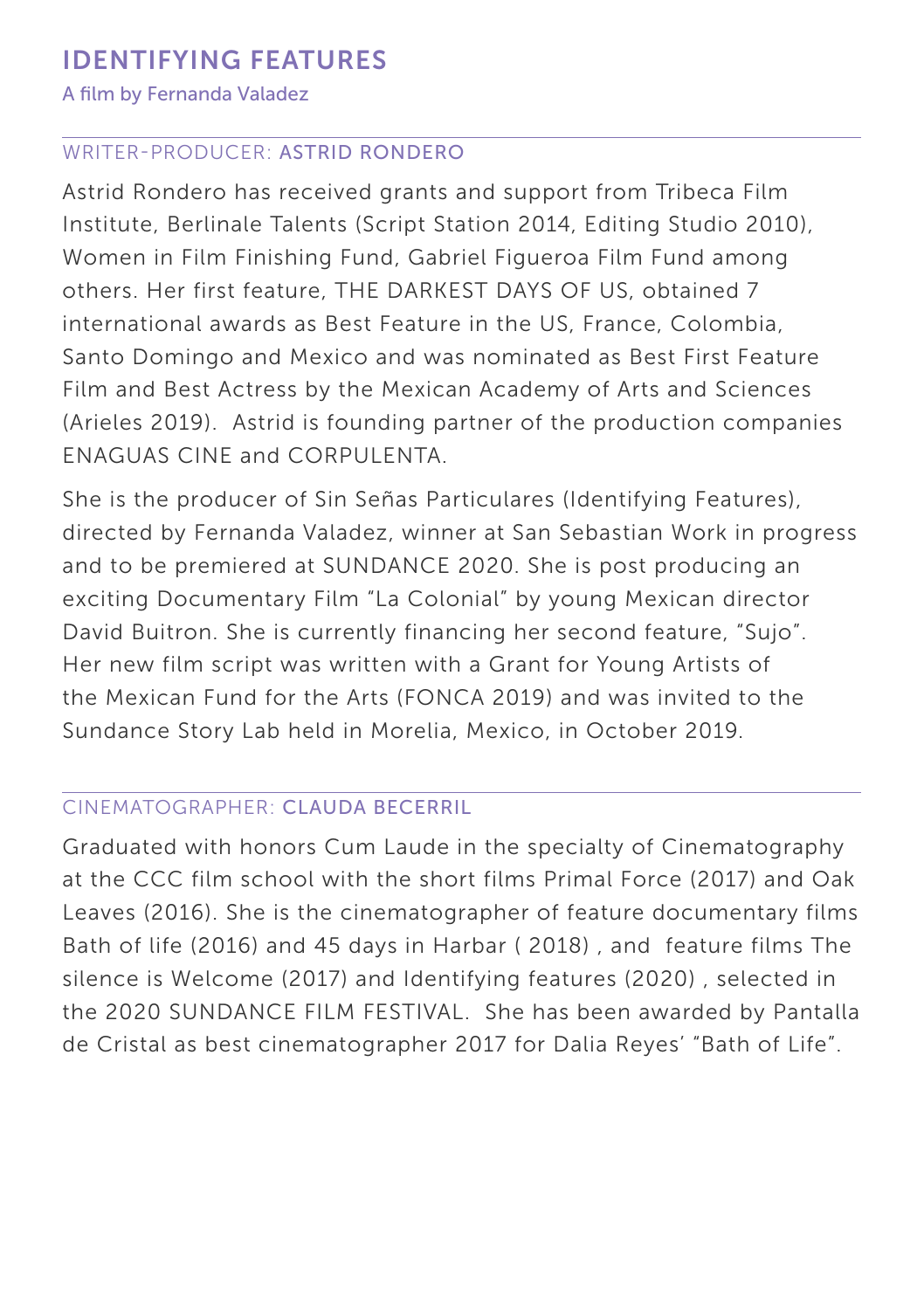#### A film by Fernanda Valadez

#### EDITOR: SUSAN KORDA

Korda studied filmmaking at CCNY and has worked as an editor for 20 years. With David Leitner, she directed and produced the 1989 award-winning documentary Vienna Is Different. She produced another award-winning documentary in 2000, One of Us. Her short narrative film Salomea's Nose won many international awards. Her editing credits include the 1989 Oscar®-nominated documentary For All Mankind and Sandi DuBowski's groundbreaking Trembling Before G-d (2001). She was a producer on Emily and Sarah Kunstler's William Kunstler: Disturbing the Universe, and story consultant on Alan Berliner's The Sweetest Sound and First Cousin Once Removed. Korda teaches at Columbia University and conducts editing and storytelling workshops in the U.S., Europe, Israel, and South Africa.

## MUSIC COMPOSER: CLARICE JENSEN

Clarice Jensen is the artistic director of ACME, the American Contemporary Music Ensemble. A graduate of The Juilliard School, she studied with Joel Krosnick, Harvey Shapiro and has taken master classes with many composers such as Milton Babbitt, Elliott Carter and Roger Reynolds. Recording artists she has collaborated with include Jóhann Jóhannsson, Stars of the Lid, Owen Pallett, Max Richter, Tyondai Braxton and numerous others. Her most recent performances include concerts at The Kings Theatre, Elbphilharmonie (Hamburg), Disney Hall, Benaroya Hall, The Sydney Opera House, Big Ears Festival, Duke Performances, BAM, (le) Poisson Rouge, Roulette, and the Isamu Noguchi Museum. Recording collaborations have been released on Deutsche Grammophone, Kranky, Warp, Matador, Brassland, Domino, Merge, Jagjaguwar, Domino, New World, 4AD and many others.

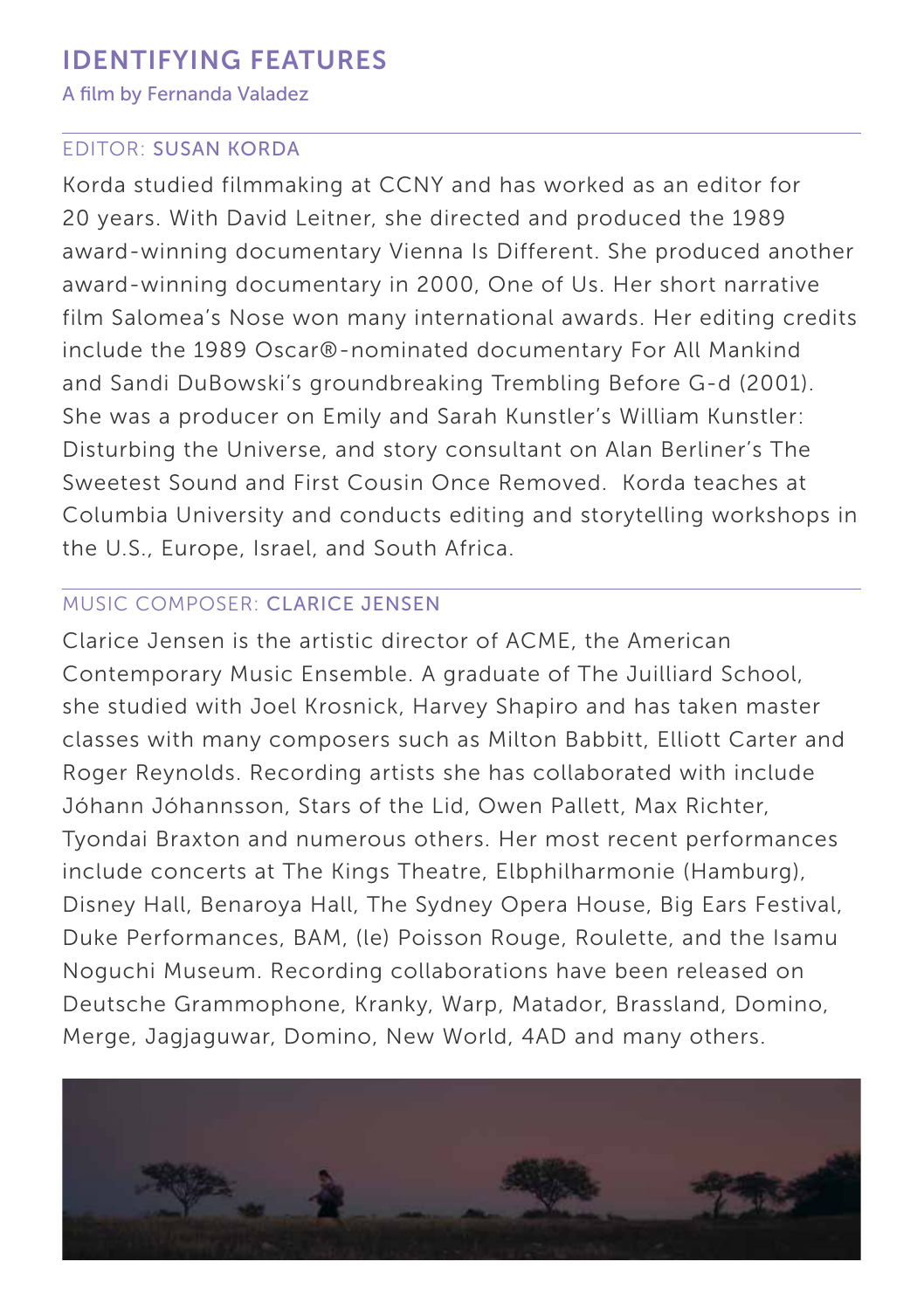#### A film by Fernanda Valadez



#### PRODUCTION note

"Identifying features" has been a long term project. The social approach of the film (the story dealing with the enforced disappearances in the migrant route and the pilgrimage of those looking for their missing loved ones; the humanitarian crisis we live in Mexico) made the financing process long and complicated. So the film was shot with a reduced cash flow, complemented with in kind contributions. This formula made us change the original production plan for a smaller scheme, more portable and flexible, that allowed us to reinforce the bond with the communities where we shot, privileged the weather we needed and protected a generous shooting schedule. In this sense, we were able to shoot along nine weeks in the course of a year. Four of these weeks were shot with a really small crew, conformed of only the director, the cinematographer, the producer (who was also the sound recordist) and one of the actors. But the cash limitations did not translate into creative ones, because we had the opportunity to approach the project from a perspective that enriched the story and the characters, also letting us learn the beauty and challenges of the Mexican countryside, as well as the unfortunate path of the migrants.

"Identifying features" has another characteristic: it was shot mostly by women filmmakers. The cast was a mix of professional actors from Mexico City, and young performers from the communities were we worked, the last ones well versed in the motives to emigrate.